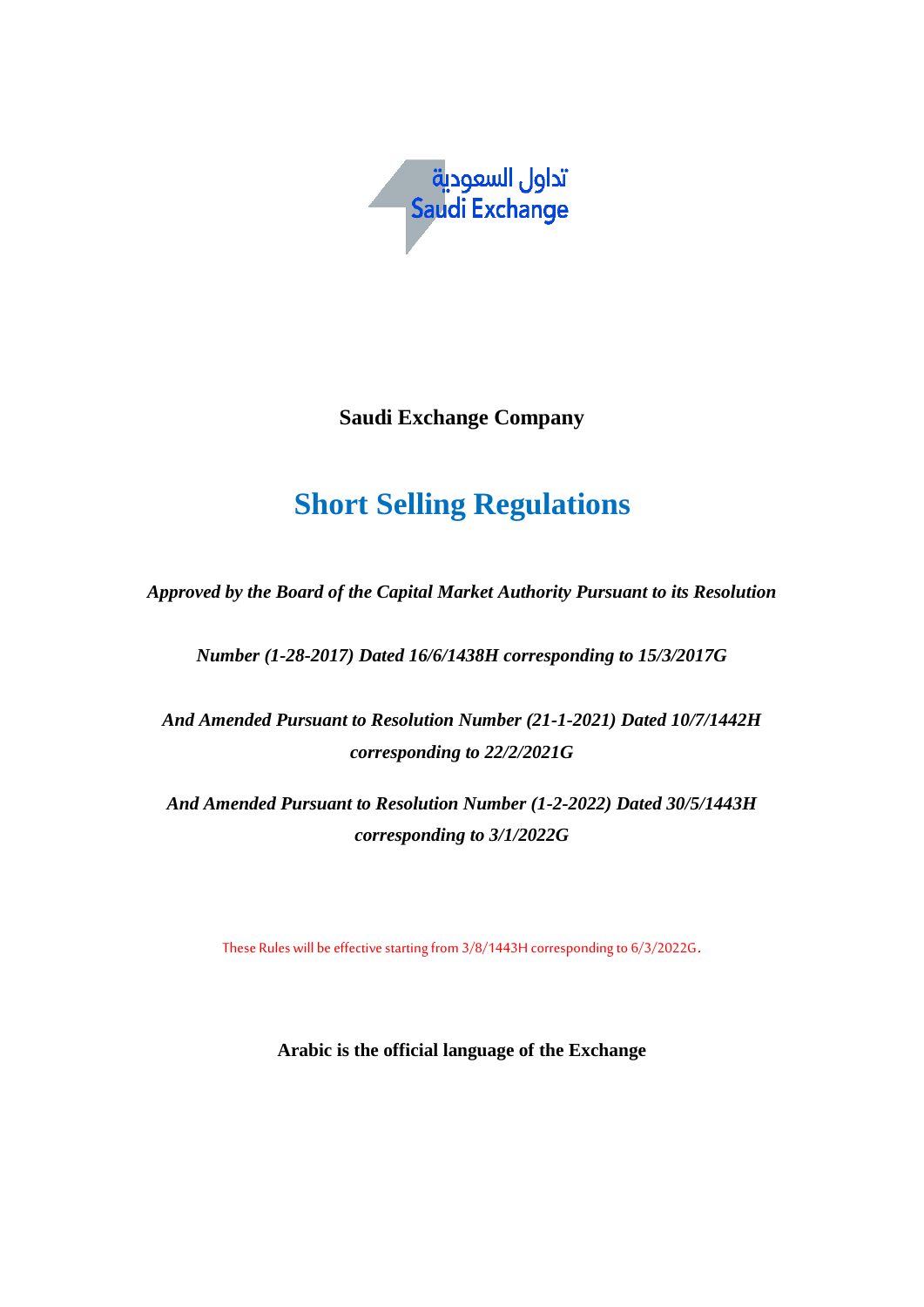# **TABLE OF CONTENTS**

# Part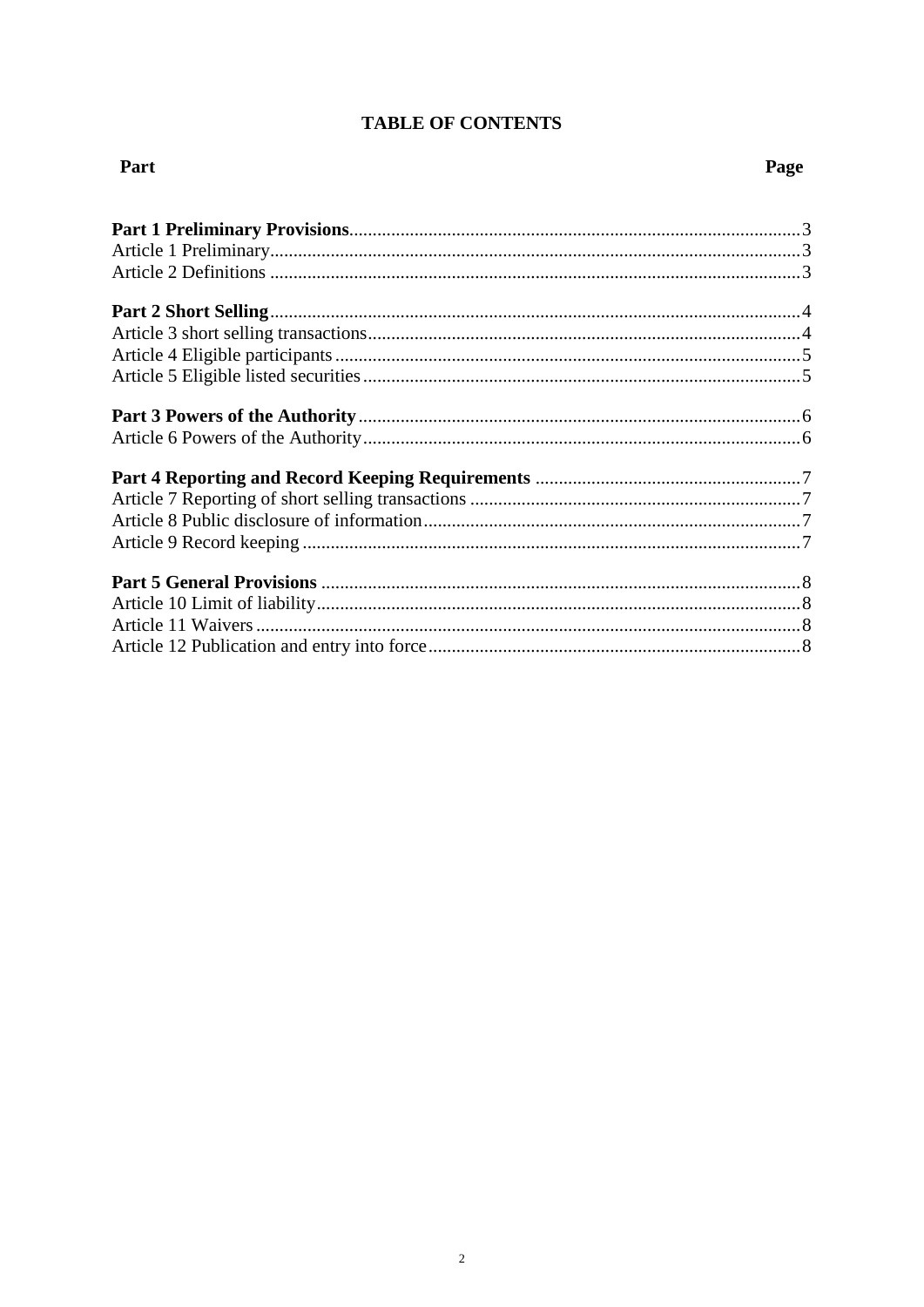#### **PART 1 PRELIMINARY PROVISIONS**

#### **Article 1 Preliminary**

The purpose of these Regulations is to set out the framework for short selling activities in respect of listed securities in the Kingdom.

## **Article 2 Definitions**

- a. Any reference to the "Capital Market Law" in these Regulations shall mean the Capital Market Law issued by Royal Decree No. M/30 dated 2/6/1424H.
- b. Expressions and terms in these Regulations have the meaning which they bear in the Capital Market Law and in the Glossary of Defined Terms Used in the Exchange Rules, unless the contrary intention appears.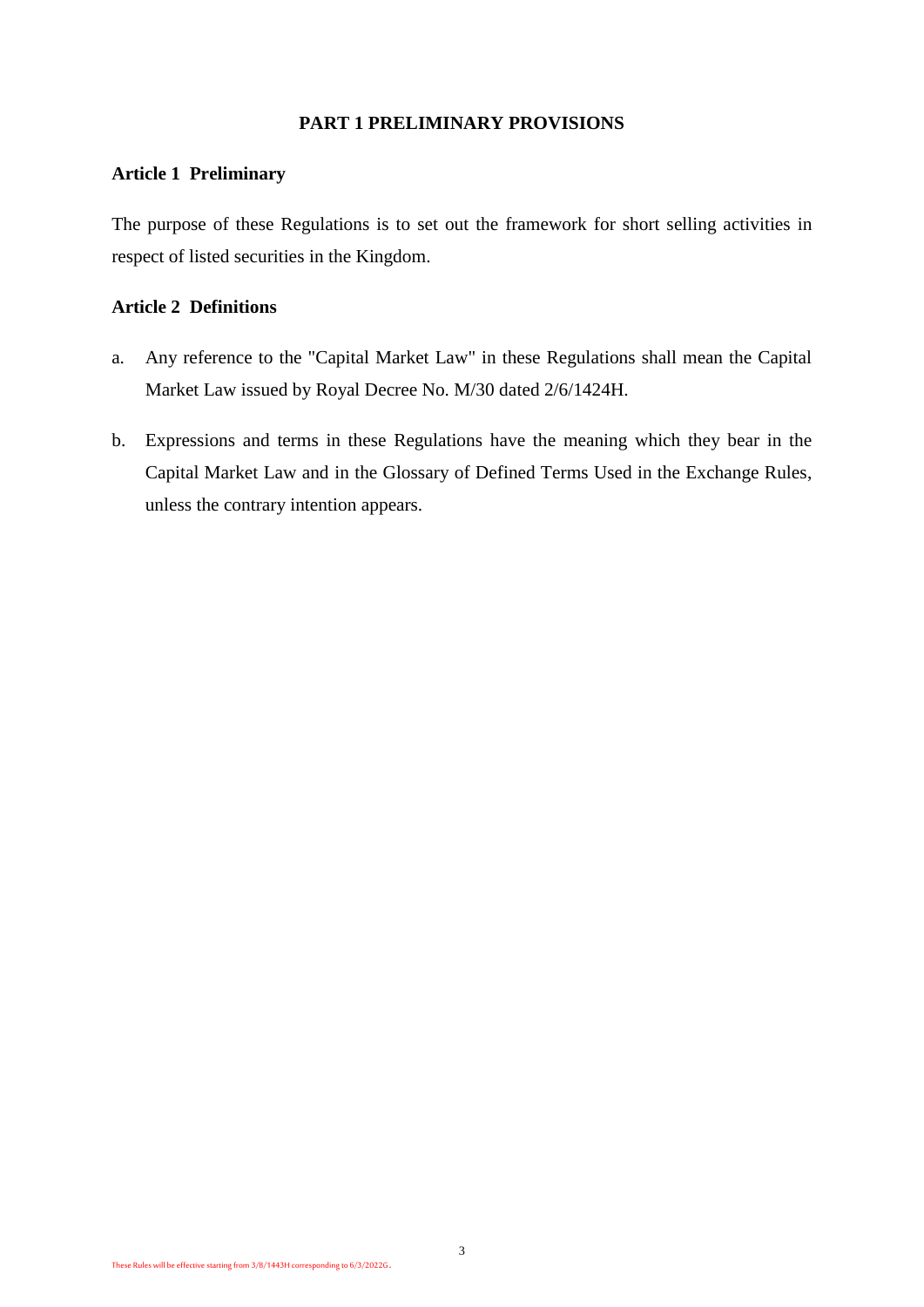## **PART 2 SHORT SELLING**

#### **Article 3 Short selling transactions**

- a. A short selling transaction means any sell of a listed security which is borrowed sufficiently to match the sell order, or the seller has an exercisable and unconditional rights to borrow in accordance with the SBL Regulations.
- b. A person must not enter into as seller, and an Exchange Member must not transmit as an agent or principal, a short selling order in respect of a listed security unless all of the following conditions are met:
	- 1) the seller is an eligible participant as specified in Article 4 of these Regulations;
	- 2) the short selling order is entered into in respect of eligible listed securities as specified in Article 5 of these Regulations;
	- 3) before placing the Short Selling order, the seller must have the suitable arrangements in place to ensure the that sale is covered pursuant to the criteria set out in paragraph (a) of this Article. In case such a seller has exercisable and unconditional rights to borrow as specified in paragraph (a) Article, the relevant securities will be considered available once the seller has obtained confirmation from the lender that the securities are available and reserved for delivery.
	- 4) the price of selling the security, underlying the transaction, is higher than the price of the best bid of that security.
- c. The following trades do not constitute short selling transactions for the purposes of paragraph (a) of this Article:
	- 1) a sale of a listed security where the seller has entered into previous a corresponding purchase transaction in respect of those securities that settles on or before the settlement date of the sale; or
	- 2) a securities borrowing and lending transaction in a listed security which is entered into in accordance with the SBL Regulations.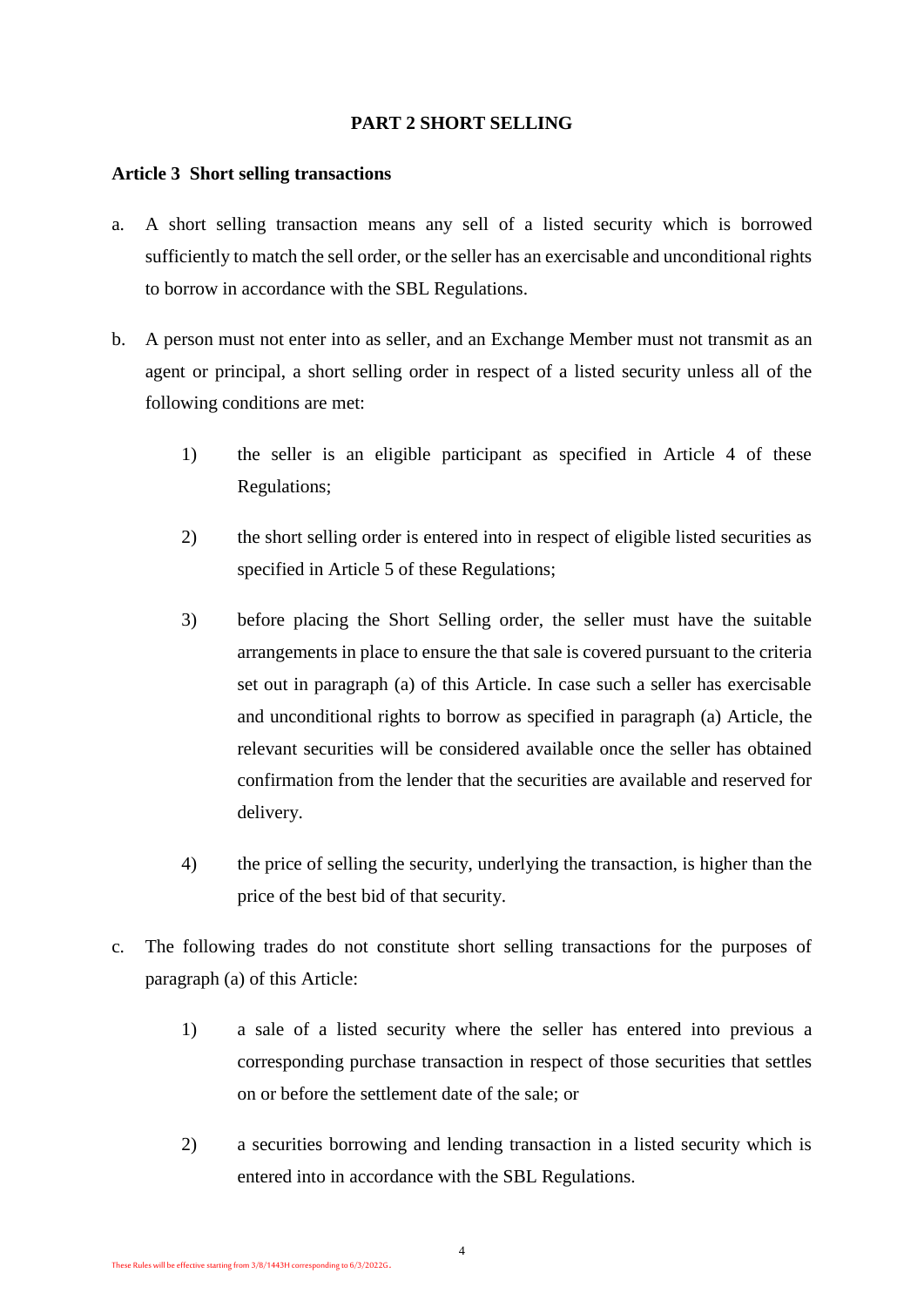## **Article 4 Eligible participants**

Any persons permitted to invest in the Market may enter into a short selling transactions as a seller in accordance with the relevant Implementing Regulations and the Exchange Rules.

#### **Article 5 Eligible listed securities**

- a. Unless the Exchange specifies otherwise, a short selling transaction may be entered into in respect of all listed securities (except for Derivatives) in accordance with the following limits:
	- 1) The short ratio to Average Daily Traded Volume of the relevant security (total net short positions / Average Daily Traded Volume of the last 60 days) must not exceed 10 days; and
	- 2) The total net short positions must not exceed 10% of the free floated securities of the relevant security.
- b. The Exchange will publish a daily report for total net short positions after the Trading Day including limits specified in paragraph (a) of this Article.
- c. Listed securities breaching the limits specified in paragraph (a) of this Article are not permitted for short selling in the next trading day, Exchange Member is responsible for the verification of not selling the securities where any limit specified in paragraph (a) of this article is breached.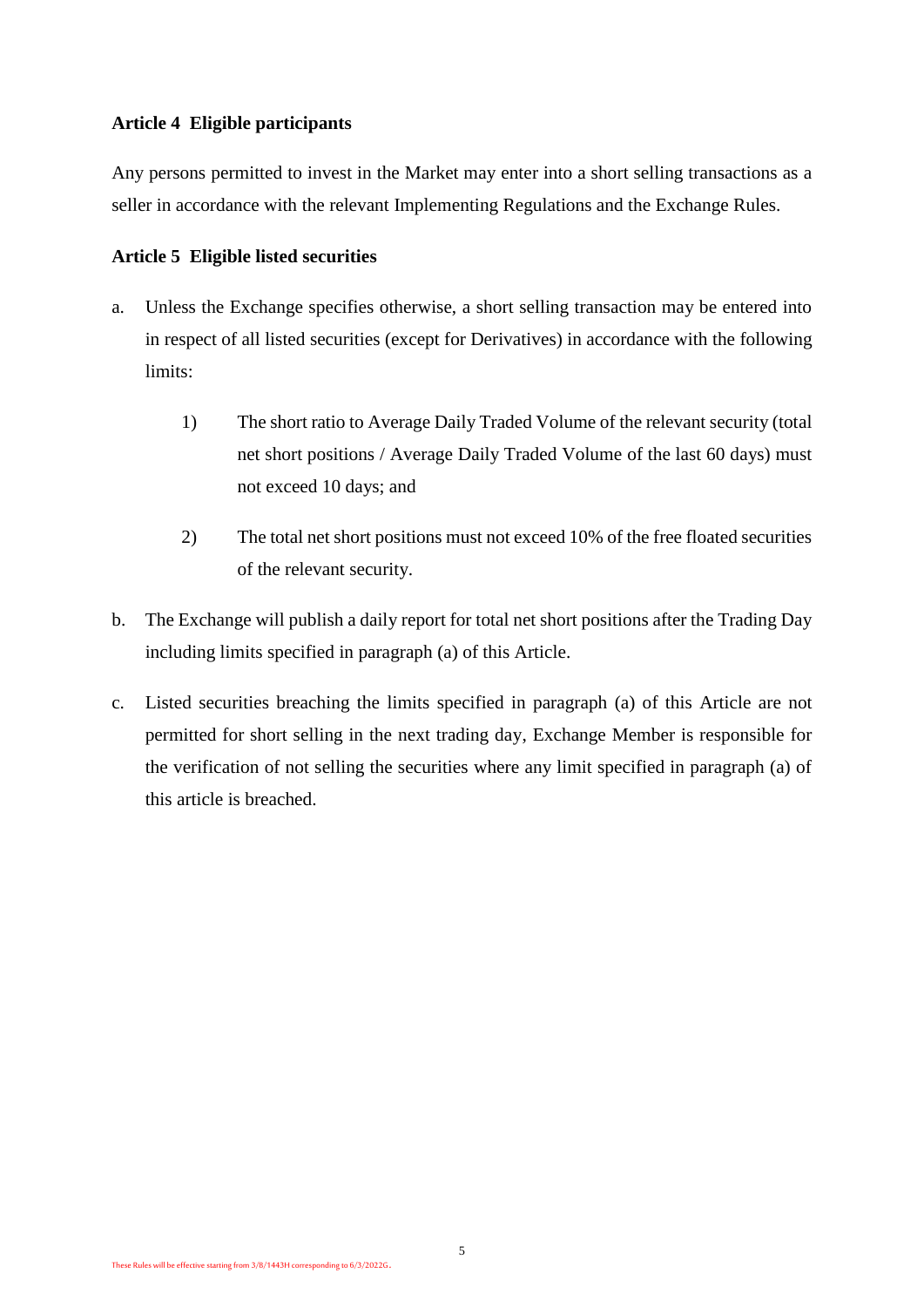### **PART 3 POWERS OF THE AUTHORITY**

#### **Article 6 Powers of the Authority**

- a. The Authority may prohibit or suspend short selling transactions in respect of a specific security, or may prohibit or suspend all short selling transactions in the Kingdom, at any time and as it deems fit, including but not limited to the following circumstances:
	- 1) there are adverse events or developments which constitute a serious threat to financial stability or to market confidence;
	- 2) for the protection of investors;
	- 3) for the maintenance of an orderly market; or
	- 4) where the aggregate sum of short positions in an eligible listed security across the market has reached a level where the Authority considers it necessary to exercise such powers.
- b. The Exchange will publish on its website any action taken by the Authority pursuant to its powers under paragraph (a) of this Article.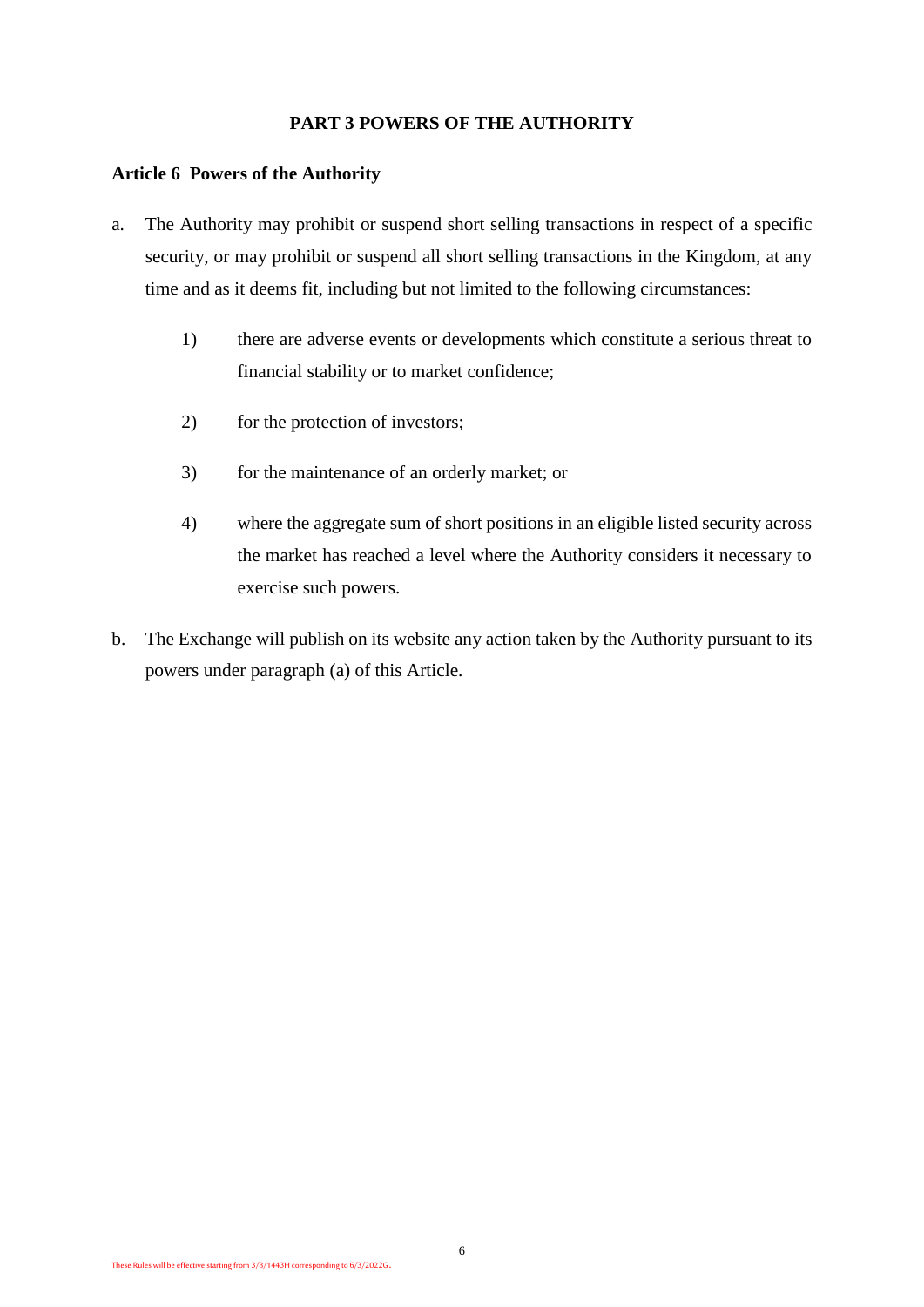#### **PART 4 REPORTING AND RECORD KEEPING REQUIREMENTS**

#### **Article 7 Reporting of short selling transactions**

An Exchange Member who entered into a short selling transaction, either as an agent or principal must report complete and accurate details of such transactions to the Exchange in accordance with the mechanism and the controls prescribed by the Exchange from time to time.

#### **Article 8 Public disclosure of information**

The Exchange may disclose any information in respect of short selling transactions and the related positions as it deems fit.

## **Article 9 Record keeping**

- a. An Exchange Member who has entered into a short selling transaction, either as an agent or principal, must record and retain sufficient information about its short selling activities to demonstrate compliance with the Capital Market Law, its Implementing Regulations, the Exchange Rules in general and these Regulations in particular.
- b. Records required to be maintained by these Regulations must be retained for a period of at least ten years from the date of the short selling transaction unless the Exchange specifies otherwise. In the event such records relate to any litigation or claim (including any potential litigation) or any on-going investigations, the Exchange Member must retain such records until the conclusion of that litigation, claim or on-going investigation.
- c. In addition to its powers under the Capital Market Law, the Exchange may request to inspect the records of an Exchange Member directly or through a person it appoints for that purpose upon giving reasonable prior notice in the context of the request to the Exchange Member.
- d. Records made by an Exchange Member may be recorded in any form, but must be capable of reproduction in hard printed form. If the Exchange requires records to be produced in a particular electronic or other format, it shall give the Exchange Member a reasonable period of time in the context to meet that request.